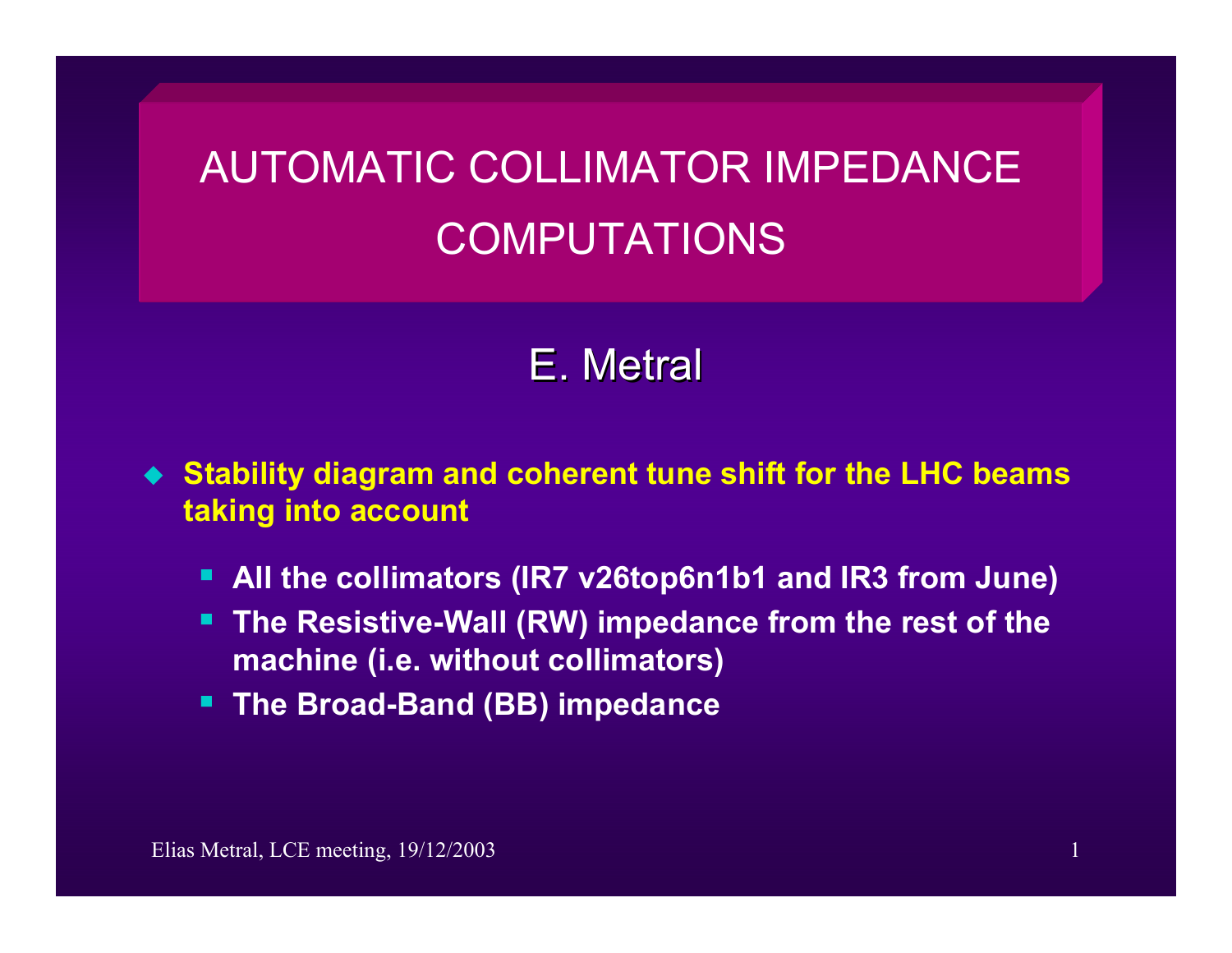**Stability diagram (maximum octupoles) and collective tune shift for the most unstable coupled-bunch mode and head-tail mode 0 (1.15e11 p/b at 7 TeV)** 

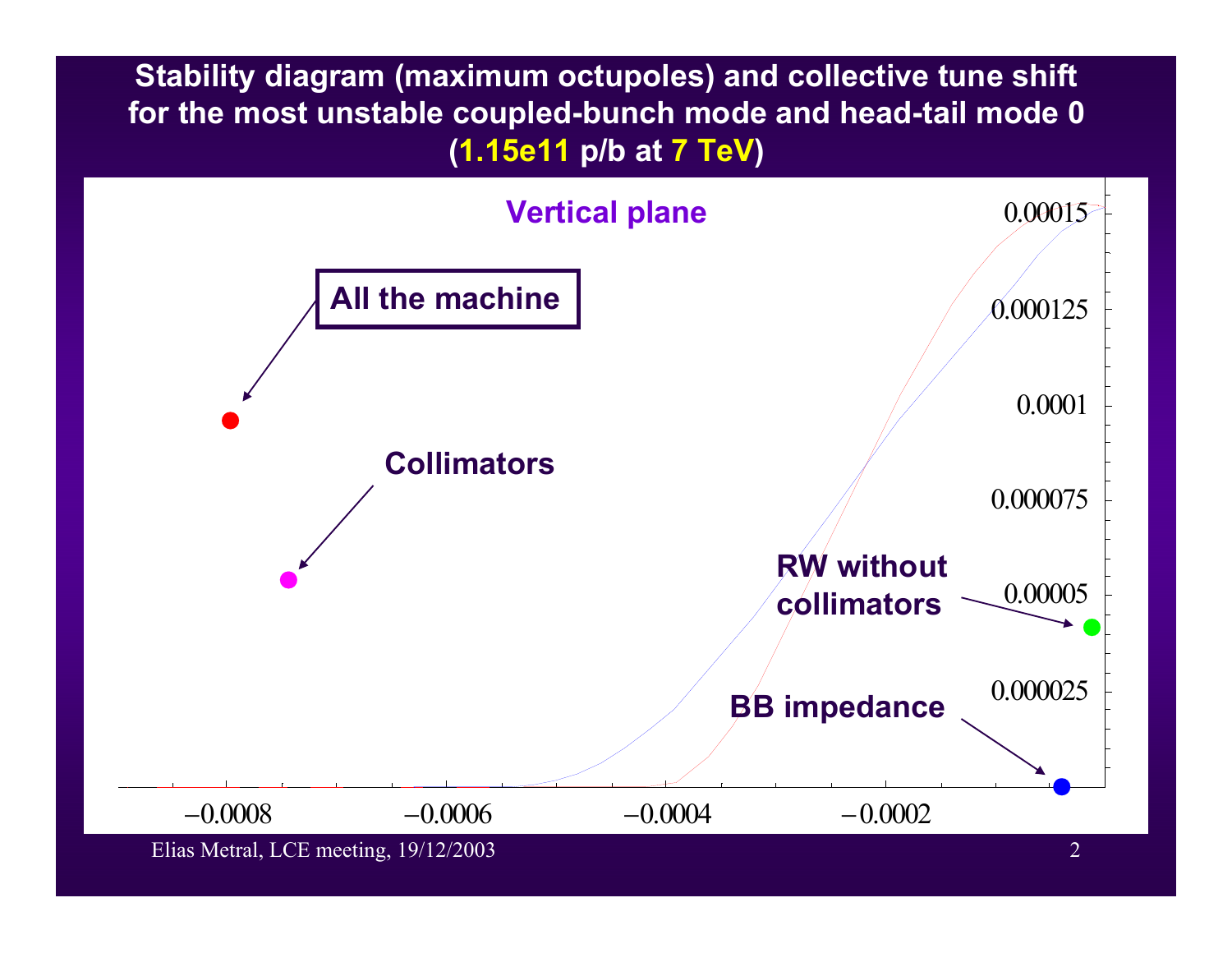**Stability diagram (maximum octupoles) and collective tune shift for the most unstable coupled-bunch mode and head-tail mode 0 (0.5**×**1.15e11 p/b at 7 TeV)** 



Elias Metral, LCE meeting, 19/12/2003 3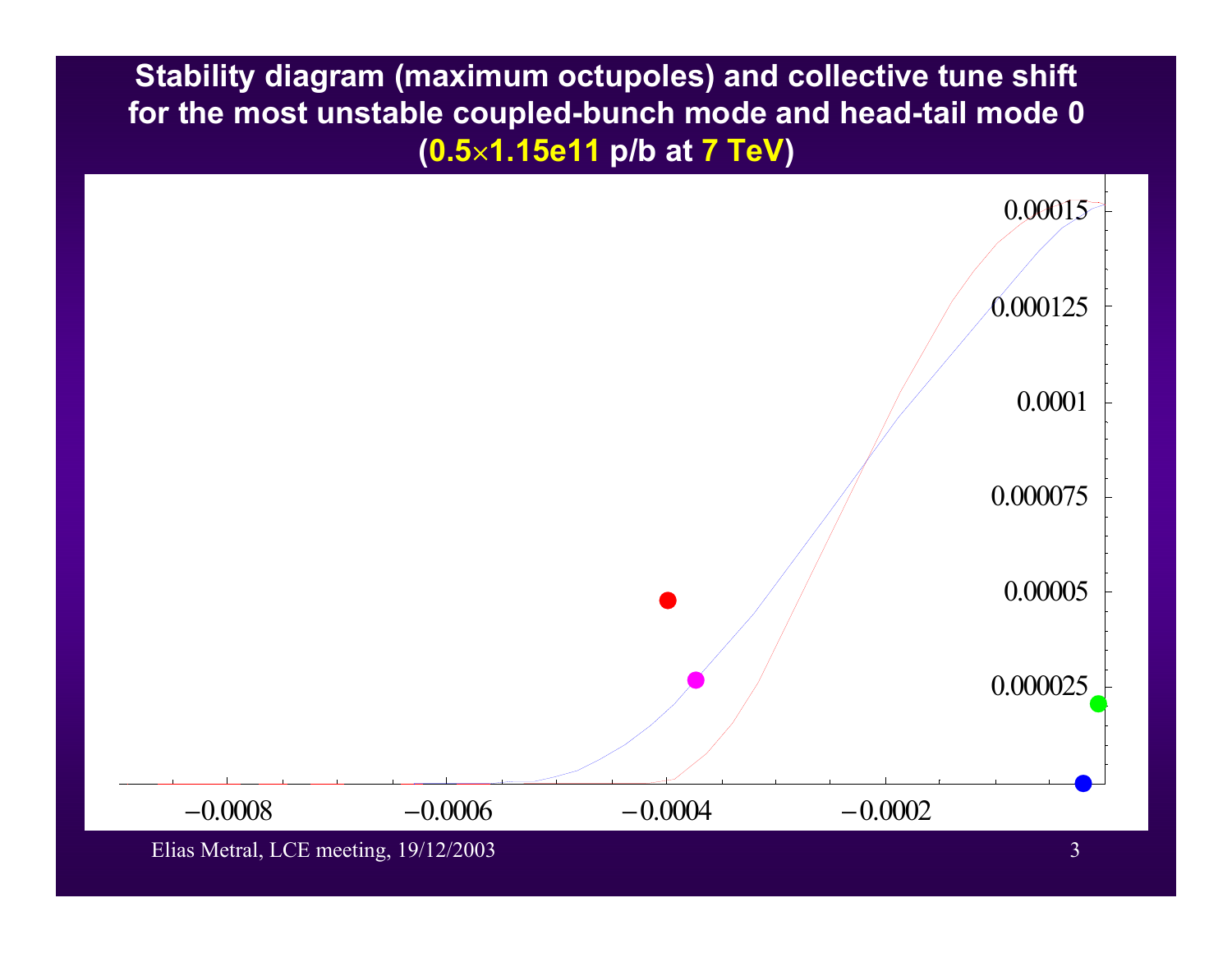**Stability diagram (maximum octupoles) and collective tune shift for the most unstable coupled-bunch mode and head-tail mode 0 (0.4**×**1.15e11 p/b at 7 TeV)** 

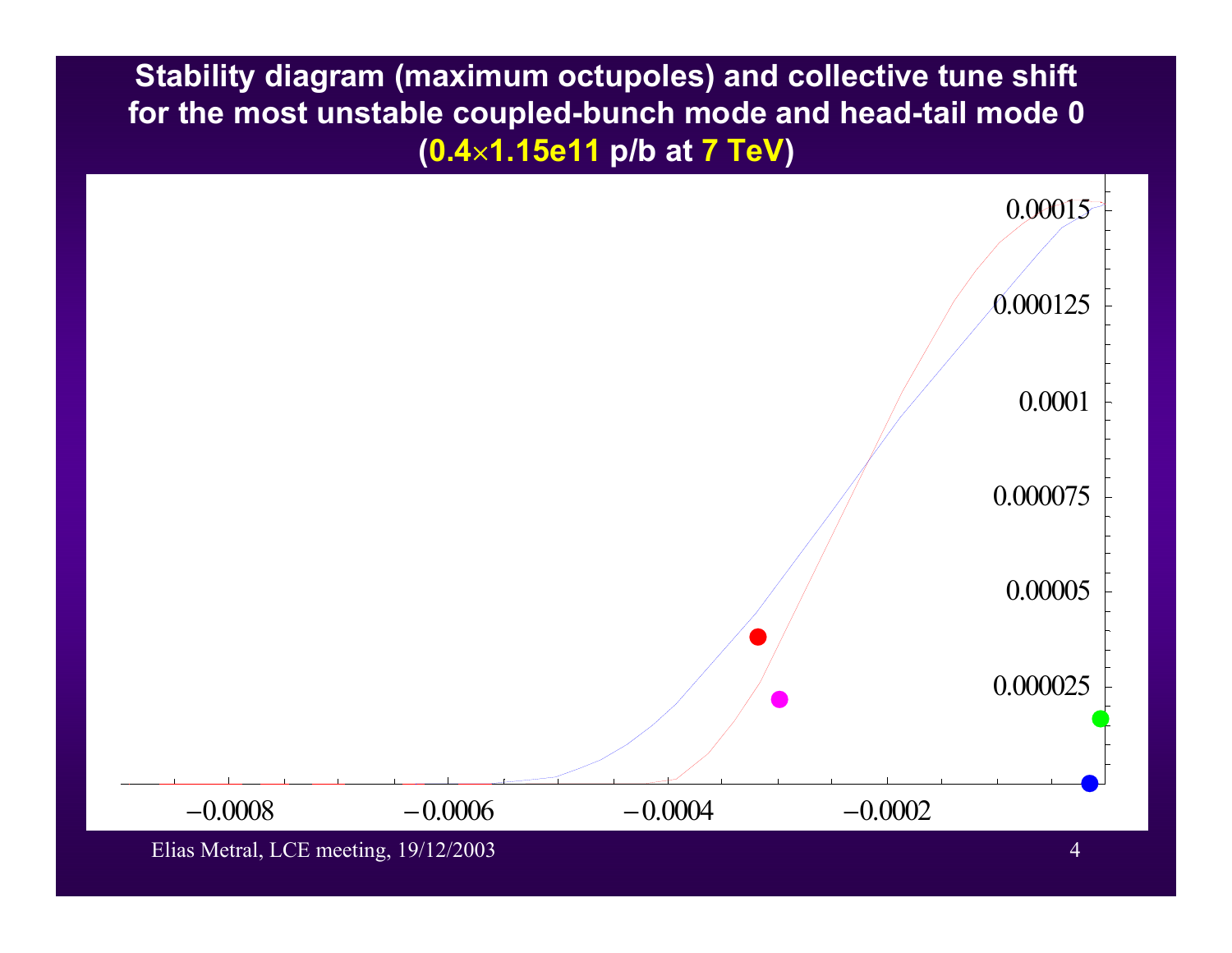**Stability diagram (maximum octupoles) and collective tune shift for the most unstable coupled-bunch mode and head-tail mode 0 (1.15e11 p/b at 7 TeV)** 



Elias Metral, LCE meeting, 19/12/2003 5